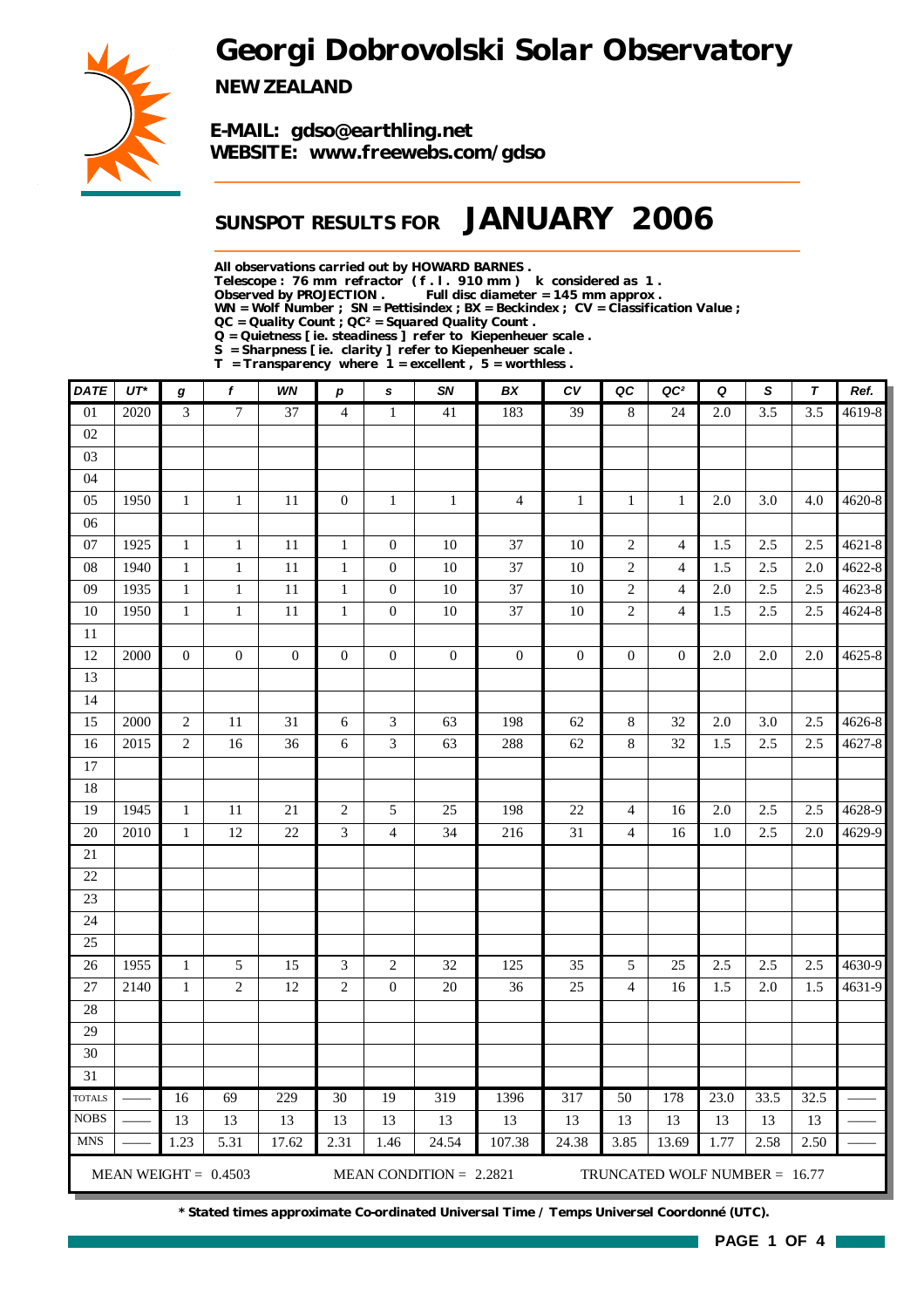*SUNSPOT DISTRIBUTION & INTER-SOL INDICES FOR*

# *JANUARY 2006*

*All observations carried out by HOWARD BARNES .*

*Telescope : 76 mm refractor ( f . l . 910 mm ) .*

*Observed by PROJECTION . Full disc diameter = 145 mm approx . IS = Inter-Sol Index .*

*gr = number of multi-spot groups .*

*grfp = number of umbræ within penumbræ within the groups (gr) .*

*grf = number of non-penumbral spots within the groups (gr) .*

*efp = number of single penumbral spots .*

*ef = number of single non-penumbral spots .*

*Q = Quietness [ ie. steadiness ] refer to Kiepenheuer scale .*

*S = Sharpness [ ie. clarity ] refer to Kiepenheuer scale . T = Transparency where 1 = excellent , 5 = worthless .*

| <b>DATE</b>                   | UT       | IS               | $\bm{gr}$        | grfp             | $\operatorname{\textsf{grf}}$ | efp              | ef               | $\pmb Q$         | $\pmb{\mathsf{s}}$ | $\overline{\tau}$ | Ref.       |
|-------------------------------|----------|------------------|------------------|------------------|-------------------------------|------------------|------------------|------------------|--------------------|-------------------|------------|
| $\overline{01}$               | 2020     | $\overline{9}$   | $\overline{2}$   | $\overline{5}$   | $1\,$                         | $\overline{1}$   | $\overline{0}$   | $\overline{2.0}$ | $\overline{3.5}$   | $\overline{3.5}$  | 4619-8     |
| 02                            |          |                  |                  |                  |                               |                  |                  |                  |                    |                   |            |
| 03                            |          |                  |                  |                  |                               |                  |                  |                  |                    |                   |            |
| 04                            |          |                  |                  |                  |                               |                  |                  |                  |                    |                   |            |
| 05                            | 1950     | $\,1$            | $\boldsymbol{0}$ | $\boldsymbol{0}$ | $\boldsymbol{0}$              | $\boldsymbol{0}$ | $1\,$            | $2.0\,$          | 3.0                | 4.0               | 4620-8     |
| 06                            |          |                  |                  |                  |                               |                  |                  |                  |                    |                   |            |
| $07\,$                        | 1925     | $\,1\,$          | $\boldsymbol{0}$ | $\boldsymbol{0}$ | $\boldsymbol{0}$              | $\,1\,$          | $\boldsymbol{0}$ | 1.5              | 2.5                | 2.5               | $4621 - 8$ |
| ${\bf 08}$                    | 1940     | $\,1$            | $\boldsymbol{0}$ | $\boldsymbol{0}$ | $\boldsymbol{0}$              | $\,1\,$          | $\mathbf{0}$     | 1.5              | 2.5                | $2.0\,$           | 4622-8     |
| 09                            | 1935     | $\,1$            | $\boldsymbol{0}$ | $\boldsymbol{0}$ | $\boldsymbol{0}$              | $\,1\,$          | $\boldsymbol{0}$ | 2.0              | 2.5                | 2.5               | 4623-8     |
| $10\,$                        | 1950     | $\,1$            | $\boldsymbol{0}$ | $\boldsymbol{0}$ | $\boldsymbol{0}$              | $\,1\,$          | $\boldsymbol{0}$ | 1.5              | 2.5                | 2.5               | 4624-8     |
| 11                            |          |                  |                  |                  |                               |                  |                  |                  |                    |                   |            |
| $12\,$                        | $2000\,$ | $\boldsymbol{0}$ | $\boldsymbol{0}$ | $\boldsymbol{0}$ | $\boldsymbol{0}$              | $\boldsymbol{0}$ | $\boldsymbol{0}$ | $2.0\,$          | 2.0                | $2.0\,$           | 4625-8     |
| 13                            |          |                  |                  |                  |                               |                  |                  |                  |                    |                   |            |
| 14                            |          |                  |                  |                  |                               |                  |                  |                  |                    |                   |            |
| 15                            | 2000     | 13               | $\sqrt{2}$       | $\,8\,$          | $\mathfrak{Z}$                | $\boldsymbol{0}$ | $\boldsymbol{0}$ | 2.0              | 3.0                | 2.5               | 4626-8     |
| $16\,$                        | 2015     | $18\,$           | $\overline{2}$   | 13               | $\mathfrak{Z}$                | $\boldsymbol{0}$ | $\boldsymbol{0}$ | 1.5              | $2.5\,$            | $2.5\,$           | 4627-8     |
| $17\,$                        |          |                  |                  |                  |                               |                  |                  |                  |                    |                   |            |
| 18                            |          |                  |                  |                  |                               |                  |                  |                  |                    |                   |            |
| 19                            | 1945     | $12\,$           | $\mathbf{1}$     | 6                | $\sqrt{5}$                    | $\boldsymbol{0}$ | $\boldsymbol{0}$ | $2.0\,$          | 2.5                | 2.5               | 4628-9     |
| $20\,$                        | 2010     | 13               | $\,1\,$          | $\,8\,$          | $\overline{4}$                | $\boldsymbol{0}$ | $\boldsymbol{0}$ | $1.0\,$          | 2.5                | $2.0\,$           | 4629-9     |
| $21\,$                        |          |                  |                  |                  |                               |                  |                  |                  |                    |                   |            |
| $22\,$                        |          |                  |                  |                  |                               |                  |                  |                  |                    |                   |            |
| 23                            |          |                  |                  |                  |                               |                  |                  |                  |                    |                   |            |
| $24\,$                        |          |                  |                  |                  |                               |                  |                  |                  |                    |                   |            |
| 25                            |          |                  |                  |                  |                               |                  |                  |                  |                    |                   |            |
| $26\,$                        | 1955     | $\epsilon$       | $\,1\,$          | $\mathfrak{Z}$   | $\sqrt{2}$                    | $\boldsymbol{0}$ | $\boldsymbol{0}$ | 2.5              | 2.5                | 2.5               | 4630-9     |
| $27\,$                        | 2140     | $\mathfrak{Z}$   | $\,1\,$          | $\overline{c}$   | $\boldsymbol{0}$              | $\boldsymbol{0}$ | $\boldsymbol{0}$ | 1.5              | $2.0\,$            | 1.5               | 4631-9     |
| $28\,$                        |          |                  |                  |                  |                               |                  |                  |                  |                    |                   |            |
| 29                            |          |                  |                  |                  |                               |                  |                  |                  |                    |                   |            |
| $30\,$                        |          |                  |                  |                  |                               |                  |                  |                  |                    |                   |            |
| 31                            |          |                  |                  |                  |                               |                  |                  |                  |                    |                   |            |
| <b>TOTALS</b>                 |          | 79               | 10               | 45               | 18                            | $\overline{5}$   | $\overline{1}$   | 23.0             | 33.5               | 32.5              |            |
| <b>NOBS</b>                   |          | 13               | 13               | 13               | 13                            | 13               | 13               | 13               | 13                 | 13                |            |
| $\operatorname{\mathbf{MNS}}$ |          | 6.08             | 0.77             | 3.46             | 1.38                          | 0.38             | $0.08\,$         | 1.77             | 2.58               | 2.50              |            |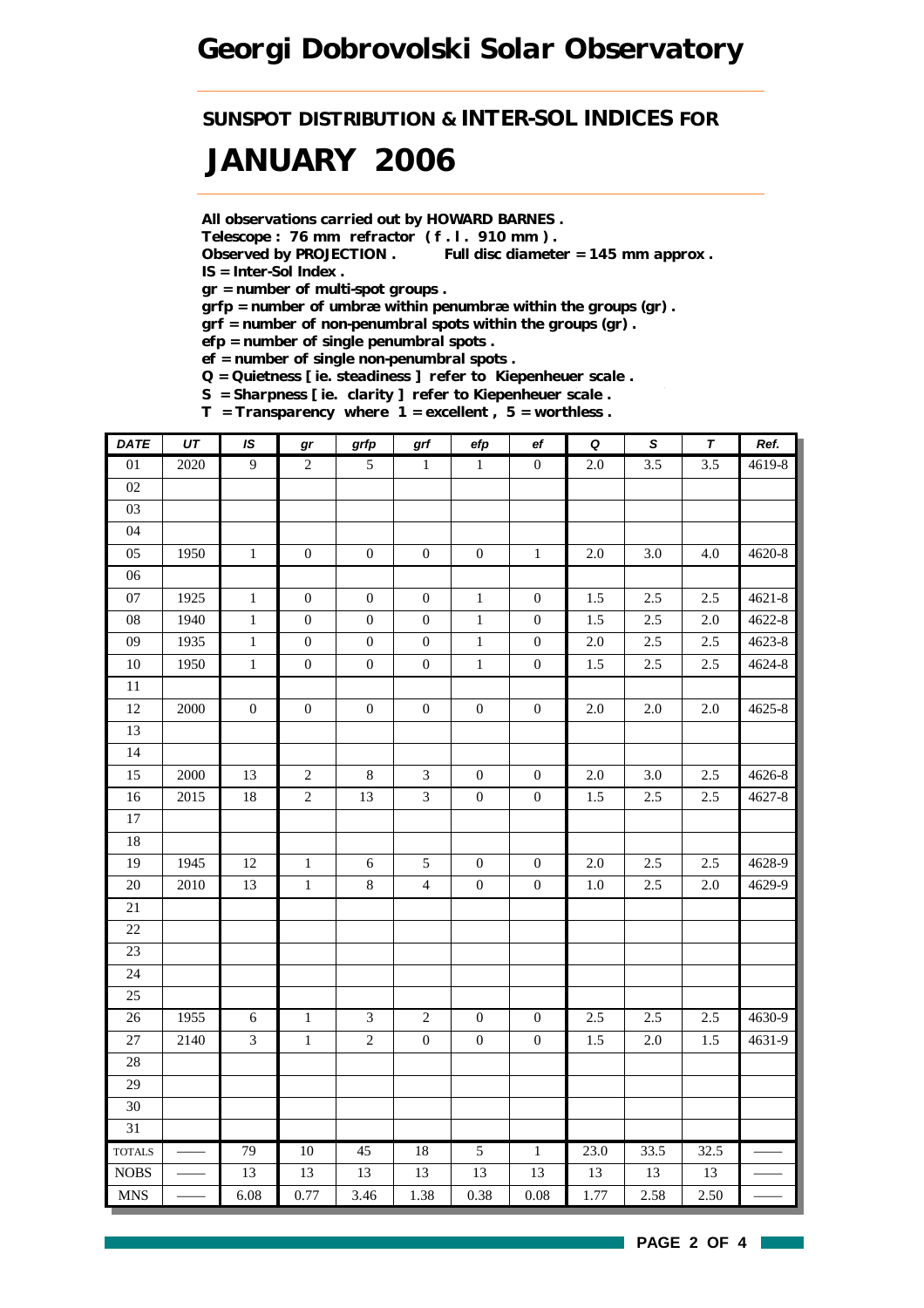### *SUNSPOT CENSUS BY CLASSIFICATION FOR*

# *JANUARY 2006*

*All observations carried out by HOWARD BARNES . Telescope : 76 mm refractor ( f . l . 910 mm ) . Full disc diameter = 145 mm approx . IF 2 OR MORE REGIONS ARE OF THE SAME CLASSIFICATION , THEN SUNSPOT COUNTS ARE SEPARATED BY SOLIDI ( / ) .*

| DATE                      | UT   | A<br>В           |                  |                  |                  | C                |                  | D                |                                         | E                | F<br>G           |                  |                                           |                  | H<br>J           |                  |                  |                  |                  |
|---------------------------|------|------------------|------------------|------------------|------------------|------------------|------------------|------------------|-----------------------------------------|------------------|------------------|------------------|-------------------------------------------|------------------|------------------|------------------|------------------|------------------|------------------|
|                           |      | $\bm{g}$         | f                | g                | $\pmb{f}$        | $\bm{g}$         | $\boldsymbol{f}$ | $\bm{g}$         | f                                       | $\bm{g}$         | f                | g                | $\boldsymbol{f}$                          | g                | $\mathbf f$      | $\bm{g}$         | f                | g                | $\pmb{f}$        |
| 01                        | 2020 | $\overline{0}$   | $\mathbf{0}$     | $\mathbf{0}$     | $\overline{0}$   | $\overline{0}$   | $\boldsymbol{0}$ | $\mathbf{1}$     | $\overline{4}$                          | $\overline{0}$   | $\mathbf{0}$     | $\mathbf{0}$     | $\boldsymbol{0}$                          | $\mathbf{0}$     | $\boldsymbol{0}$ | $\overline{0}$   | $\boldsymbol{0}$ | $\overline{c}$   | 1/2              |
| 02                        |      |                  |                  |                  |                  |                  |                  |                  |                                         |                  |                  |                  |                                           |                  |                  |                  |                  |                  |                  |
| 03                        |      |                  |                  |                  |                  |                  |                  |                  |                                         |                  |                  |                  |                                           |                  |                  |                  |                  |                  |                  |
| 04                        |      |                  |                  |                  |                  |                  |                  |                  |                                         |                  |                  |                  |                                           |                  |                  |                  |                  |                  |                  |
| 05                        | 1950 | $\mathbf{1}$     | $\,1$            | $\boldsymbol{0}$ | $\mathbf{0}$     | $\mathbf{0}$     | $\boldsymbol{0}$ | $\mathbf{0}$     | $\mathbf{0}$                            | $\mathbf{0}$     | $\mathbf{0}$     | $\mathbf{0}$     | $\boldsymbol{0}$                          | $\mathbf{0}$     | $\mathbf{0}$     | $\mathbf{0}$     | $\mathbf{0}$     | $\boldsymbol{0}$ | $\mathbf{0}$     |
| 06                        |      |                  |                  |                  |                  |                  |                  |                  |                                         |                  |                  |                  |                                           |                  |                  |                  |                  |                  |                  |
| 07                        | 1925 | $\boldsymbol{0}$ | $\mathbf{0}$     | $\boldsymbol{0}$ | $\mathbf{0}$     | $\mathbf{0}$     | $\boldsymbol{0}$ | $\boldsymbol{0}$ | $\boldsymbol{0}$                        | $\mathbf{0}$     | $\mathbf{0}$     | $\boldsymbol{0}$ | $\boldsymbol{0}$                          | $\mathbf{0}$     | $\mathbf{0}$     | $\mathbf{0}$     | $\boldsymbol{0}$ | $\mathbf{1}$     | $\mathbf{1}$     |
| $08\,$                    | 1940 | $\boldsymbol{0}$ | $\boldsymbol{0}$ | $\mathbf{0}$     | $\mathbf{0}$     | $\mathbf{0}$     | $\boldsymbol{0}$ | $\mathbf{0}$     | $\boldsymbol{0}$                        | $\mathbf{0}$     | $\boldsymbol{0}$ | $\boldsymbol{0}$ | $\boldsymbol{0}$                          | $\boldsymbol{0}$ | $\boldsymbol{0}$ | $\boldsymbol{0}$ | $\boldsymbol{0}$ | $\mathbf{1}$     | $\mathbf{1}$     |
| 09                        | 1935 | $\mathbf{0}$     | $\boldsymbol{0}$ | $\mathbf{0}$     | $\mathbf{0}$     | $\mathbf{0}$     | $\boldsymbol{0}$ | $\boldsymbol{0}$ | $\boldsymbol{0}$                        | $\mathbf{0}$     | $\boldsymbol{0}$ | $\boldsymbol{0}$ | $\boldsymbol{0}$                          | $\boldsymbol{0}$ | $\boldsymbol{0}$ | $\mathbf{0}$     | $\boldsymbol{0}$ | 1                | $\mathbf{1}$     |
| 10                        | 1950 | $\boldsymbol{0}$ | $\mathbf{0}$     | $\mathbf{0}$     | $\overline{0}$   | $\mathbf{0}$     | $\mathbf{0}$     | $\mathbf{0}$     | $\boldsymbol{0}$                        | $\mathbf{0}$     | $\boldsymbol{0}$ | $\boldsymbol{0}$ | $\mathbf{0}$                              | $\overline{0}$   | $\boldsymbol{0}$ | $\mathbf{0}$     | $\mathbf{0}$     | $\mathbf{1}$     | $1\,$            |
| 11                        |      |                  |                  |                  |                  |                  |                  |                  |                                         |                  |                  |                  |                                           |                  |                  |                  |                  |                  |                  |
| 12                        | 2000 | $\overline{0}$   | $\mathbf{0}$     | $\mathbf{0}$     | $\mathbf{0}$     | $\mathbf{0}$     | $\boldsymbol{0}$ | $\mathbf{0}$     | $\boldsymbol{0}$                        | $\mathbf{0}$     | $\mathbf{0}$     | $\mathbf{0}$     | $\boldsymbol{0}$                          | $\overline{0}$   | $\mathbf{0}$     | $\mathbf{0}$     | $\mathbf{0}$     | $\boldsymbol{0}$ | $\boldsymbol{0}$ |
| 13                        |      |                  |                  |                  |                  |                  |                  |                  |                                         |                  |                  |                  |                                           |                  |                  |                  |                  |                  |                  |
| 14                        |      |                  |                  |                  |                  |                  |                  |                  |                                         |                  |                  |                  |                                           |                  |                  |                  |                  |                  |                  |
| 15                        | 2000 | $\boldsymbol{0}$ | $\boldsymbol{0}$ | $\mathbf{0}$     | $\boldsymbol{0}$ | $\boldsymbol{0}$ | $\boldsymbol{0}$ | $\overline{2}$   | 4/7                                     | $\mathbf{0}$     | $\boldsymbol{0}$ | $\boldsymbol{0}$ | $\boldsymbol{0}$                          | $\mathbf{0}$     | $\boldsymbol{0}$ | $\boldsymbol{0}$ | $\boldsymbol{0}$ | $\boldsymbol{0}$ | $\boldsymbol{0}$ |
| 16                        | 2015 | $\boldsymbol{0}$ | $\boldsymbol{0}$ | $\mathbf{0}$     | $\mathbf{0}$     | $\mathbf{0}$     | $\boldsymbol{0}$ | $\sqrt{2}$       | 6/10                                    | $\mathbf{0}$     | $\boldsymbol{0}$ | $\mathbf{0}$     | $\boldsymbol{0}$                          | $\boldsymbol{0}$ | $\boldsymbol{0}$ | $\overline{0}$   | $\boldsymbol{0}$ | $\boldsymbol{0}$ | $\mathbf{0}$     |
| 17                        |      |                  |                  |                  |                  |                  |                  |                  |                                         |                  |                  |                  |                                           |                  |                  |                  |                  |                  |                  |
| 18                        |      |                  |                  |                  |                  |                  |                  |                  |                                         |                  |                  |                  |                                           |                  |                  |                  |                  |                  |                  |
| 19                        | 1945 | $\mathbf{0}$     | $\boldsymbol{0}$ | $\mathbf{0}$     | $\boldsymbol{0}$ | $\mathbf{0}$     | $\boldsymbol{0}$ | 1                | 11                                      | $\boldsymbol{0}$ | $\boldsymbol{0}$ | $\mathbf{0}$     | $\boldsymbol{0}$                          | $\boldsymbol{0}$ | $\boldsymbol{0}$ | $\boldsymbol{0}$ | $\bf{0}$         | $\boldsymbol{0}$ | $\boldsymbol{0}$ |
| 20                        | 2010 | $\overline{0}$   | $\mathbf{0}$     | $\mathbf{0}$     | $\mathbf{0}$     | $\boldsymbol{0}$ | $\boldsymbol{0}$ | $\mathbf{1}$     | 12                                      | $\mathbf{0}$     | $\boldsymbol{0}$ | $\boldsymbol{0}$ | $\boldsymbol{0}$                          | $\boldsymbol{0}$ | $\mathbf{0}$     | $\boldsymbol{0}$ | $\boldsymbol{0}$ | $\boldsymbol{0}$ | $\boldsymbol{0}$ |
| 21                        |      |                  |                  |                  |                  |                  |                  |                  |                                         |                  |                  |                  |                                           |                  |                  |                  |                  |                  |                  |
| $22\,$                    |      |                  |                  |                  |                  |                  |                  |                  |                                         |                  |                  |                  |                                           |                  |                  |                  |                  |                  |                  |
| $23\,$                    |      |                  |                  |                  |                  |                  |                  |                  |                                         |                  |                  |                  |                                           |                  |                  |                  |                  |                  |                  |
| 24                        |      |                  |                  |                  |                  |                  |                  |                  |                                         |                  |                  |                  |                                           |                  |                  |                  |                  |                  |                  |
| 25                        |      |                  |                  |                  |                  |                  |                  |                  |                                         |                  |                  |                  |                                           |                  |                  |                  |                  |                  |                  |
| 26                        | 1955 | $\overline{0}$   | $\boldsymbol{0}$ | $\mathbf{0}$     | $\mathbf{0}$     | $\overline{0}$   | $\boldsymbol{0}$ | $\overline{0}$   | $\boldsymbol{0}$                        | $\mathbf{1}$     | 5                | $\boldsymbol{0}$ | $\boldsymbol{0}$                          | $\mathbf{0}$     | $\mathbf{0}$     | $\boldsymbol{0}$ | $\boldsymbol{0}$ | $\boldsymbol{0}$ | $\boldsymbol{0}$ |
| 27                        | 2140 | $\boldsymbol{0}$ | $\mathbf{0}$     | $\mathbf{0}$     | $\mathbf{0}$     | $\mathbf{0}$     | $\boldsymbol{0}$ | $\mathbf{1}$     | $\sqrt{2}$                              | $\mathbf{0}$     | $\boldsymbol{0}$ | $\boldsymbol{0}$ | $\boldsymbol{0}$                          | $\boldsymbol{0}$ | $\boldsymbol{0}$ | $\mathbf{0}$     | $\boldsymbol{0}$ | $\boldsymbol{0}$ | $\boldsymbol{0}$ |
| 28                        |      |                  |                  |                  |                  |                  |                  |                  |                                         |                  |                  |                  |                                           |                  |                  |                  |                  |                  |                  |
| 29                        |      |                  |                  |                  |                  |                  |                  |                  |                                         |                  |                  |                  |                                           |                  |                  |                  |                  |                  |                  |
| 30                        |      |                  |                  |                  |                  |                  |                  |                  |                                         |                  |                  |                  |                                           |                  |                  |                  |                  |                  |                  |
| 31                        |      |                  |                  |                  |                  |                  |                  |                  |                                         |                  |                  |                  |                                           |                  |                  |                  |                  |                  |                  |
| <b>TOTALS</b>             |      |                  | $\,1$            | $\boldsymbol{0}$ | $\boldsymbol{0}$ | $\boldsymbol{0}$ | $\boldsymbol{0}$ | $\bf 8$          | $56\,$                                  | 1                | $\mathfrak s$    | $\boldsymbol{0}$ | $\boldsymbol{0}$                          | $\boldsymbol{0}$ | $\boldsymbol{0}$ | $\boldsymbol{0}$ | $\boldsymbol{0}$ | $6\overline{6}$  | $\boldsymbol{7}$ |
|                           |      |                  |                  |                  |                  |                  |                  |                  | REGIONAL PERCENTAGES                    |                  |                  |                  |                                           |                  |                  |                  |                  |                  |                  |
| $\boldsymbol{\mathsf{A}}$ |      |                  | $\, {\bf B}$     |                  | $\mathsf C$      |                  | ${\bf D}$        |                  | ${\bf E}$                               |                  | $\mathbf F$      | ${\bf G}$        | $\, {\rm H}$                              |                  |                  | $\bf J$          |                  |                  | $\Sigma$ g       |
| 6.2                       |      |                  | $0.0\,$          |                  | $0.0\,$          |                  | $50.0\,$         |                  | $6.2\,$                                 |                  | $0.0\,$          | $0.0\,$          | $0.0\,$                                   |                  |                  | 37.5             |                  |                  | 16               |
|                           |      |                  |                  |                  | $NOBS = 13$      |                  |                  |                  | $\overline{p}/g$ mean = 1.7778          |                  |                  |                  | $\overline{f}/\overline{g}$ mean = 4.2361 |                  |                  |                  |                  |                  |                  |
|                           |      |                  |                  |                  |                  |                  |                  |                  |                                         |                  |                  |                  |                                           |                  |                  |                  |                  |                  |                  |
|                           |      |                  |                  |                  |                  |                  |                  |                  | $\frac{1}{p}$ / g mean = 1.8750         |                  |                  |                  | $\overline{f}$ / g mean = 4.3125          |                  |                  |                  |                  |                  |                  |
|                           |      |                  |                  |                  |                  |                  |                  |                  | GROUP COMPLEXITY INDEX $(GCI) = 6.1875$ |                  |                  |                  |                                           |                  |                  |                  |                  |                  |                  |